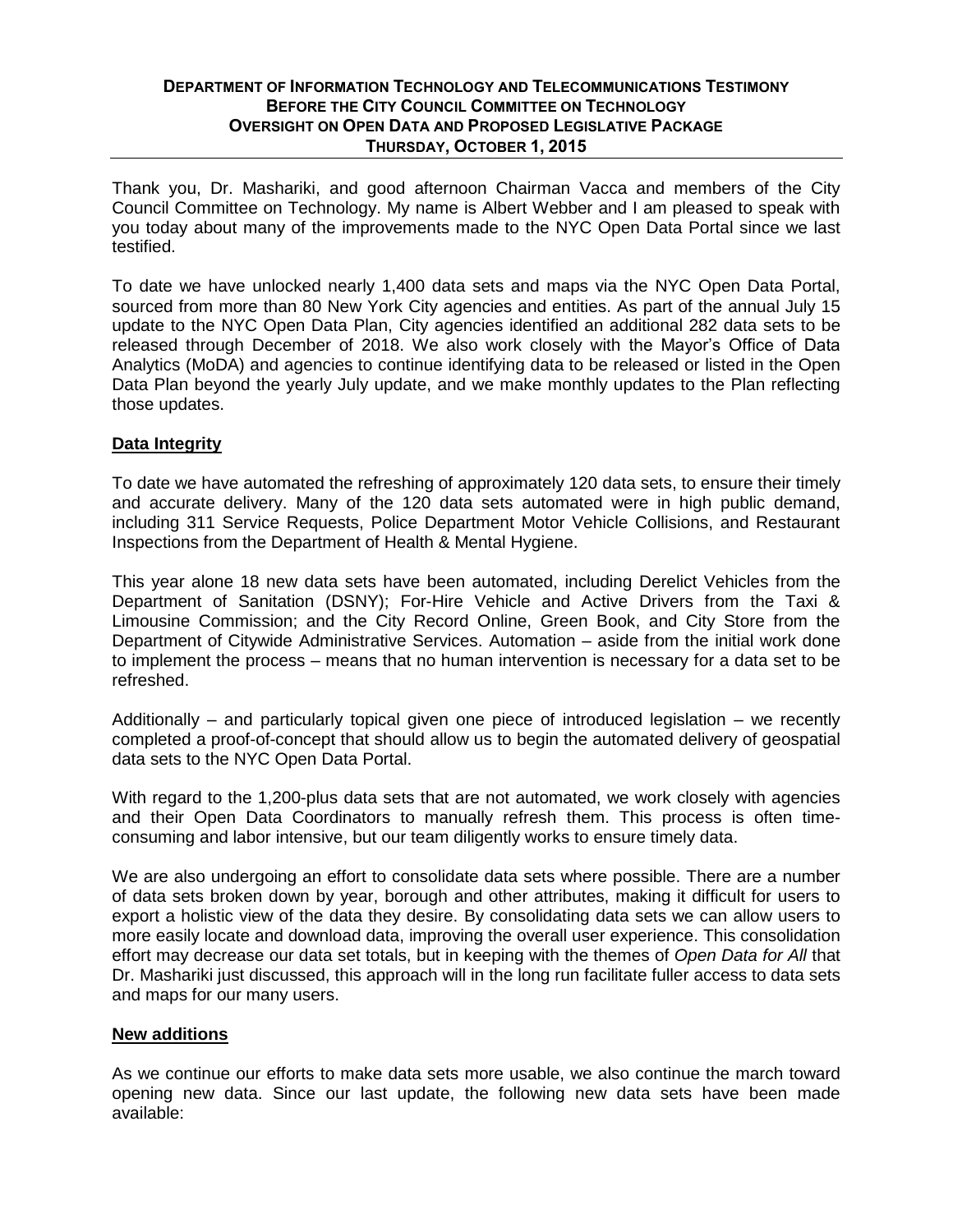- Universal Pre-K Data Locations of facilities, number of seats available, website, and contact information.
- Workforce 1 Job Listings and Recruitment Events Job openings and recruitment events.
- $\bullet$  Civil List Data Salary information for all New York City employees.
- TLC Trip Data Information on the millions of trips taken by New York City's yellow taxis on an annual basis.

Data sets scheduled to be made available by the end of the year include:

- Bridge Ratings Bridges rated good or very good by calendar year.
- Reportable Disease Surveillance Data Information on cases of reportable diseases (not including STDs, Tuberculosis or HIV) in New York City.
- Events and Cleanup Costs Names, locations, and dates of events permitted by the Street Activity Permit Office and the DSNY cost of clean-up efforts billed to event organizers.
- School Budget Overviews Showing individual school budget allocation by year.

Additionally, earlier this summer we partnered with our open data platform provider to launch a new feature called "Data Lens." Data Lens is a machine-learning enabled tool that allows for the creation of auto generated charts, graphs, and search features so that users, be they data scientists or everyday New Yorkers, can easily view and interpret data sets. In short this tool helps to make the viewing of large data sets less intimidating, and more accessible to a broader audience.

These ongoing efforts encapsulate the spirit of the *Open Data for All* initiative Dr. Masharki discussed earlier, and reflect the de Blasio Administration's commitment to keeping New York City at the vanguard of the open data movement. And as we continue this work, the continued support of and feedback from the city's vibrant civic technology community has proven invaluable – as has the support, led by Chairman Vacca and the Technology Committee, of the City Council.

A number of the bills introduced last month align very closely with the aims of *Open Data for All* – making open data more usable, more accessible, to New Yorkers of all stripes and in every corner of the city. Some of these bills would mandate efforts already underway, while others fit squarely with the de Blasio Administration's five borough strategy to enhance the open data initiative.

Taking a brief look at each in turn:

**Intro. 914** would establish response timelines for public requests on the NYC Open Data Portal, and help set user expectations about when the data they have requested can be made available within the context of the City's larger Open Data Plan. We wholeheartedly support the intent of Intro. 914 and have no significant concerns about this proposal. As you know, as part of the annual update last July we committed to updating the plan on a monthly basis, and regular feedback on requests for new data sets fits into that increased engagement strategy.

Intros. 890, 898, and 915 embody proposals that speak directly to what *Open Data for All* is all about, and we look forward to working with the Council on each to explore ways that our shared goals may be realized.

**Intro. 890** relates to the retention of archival data on the NYC Open Data Portal, and rightly references the Technical Standards Manual as a place for the appropriate language to reside. To the extent that old data sets are removed from the Portal without explanation this proposal is in keeping with *Open Data for All*.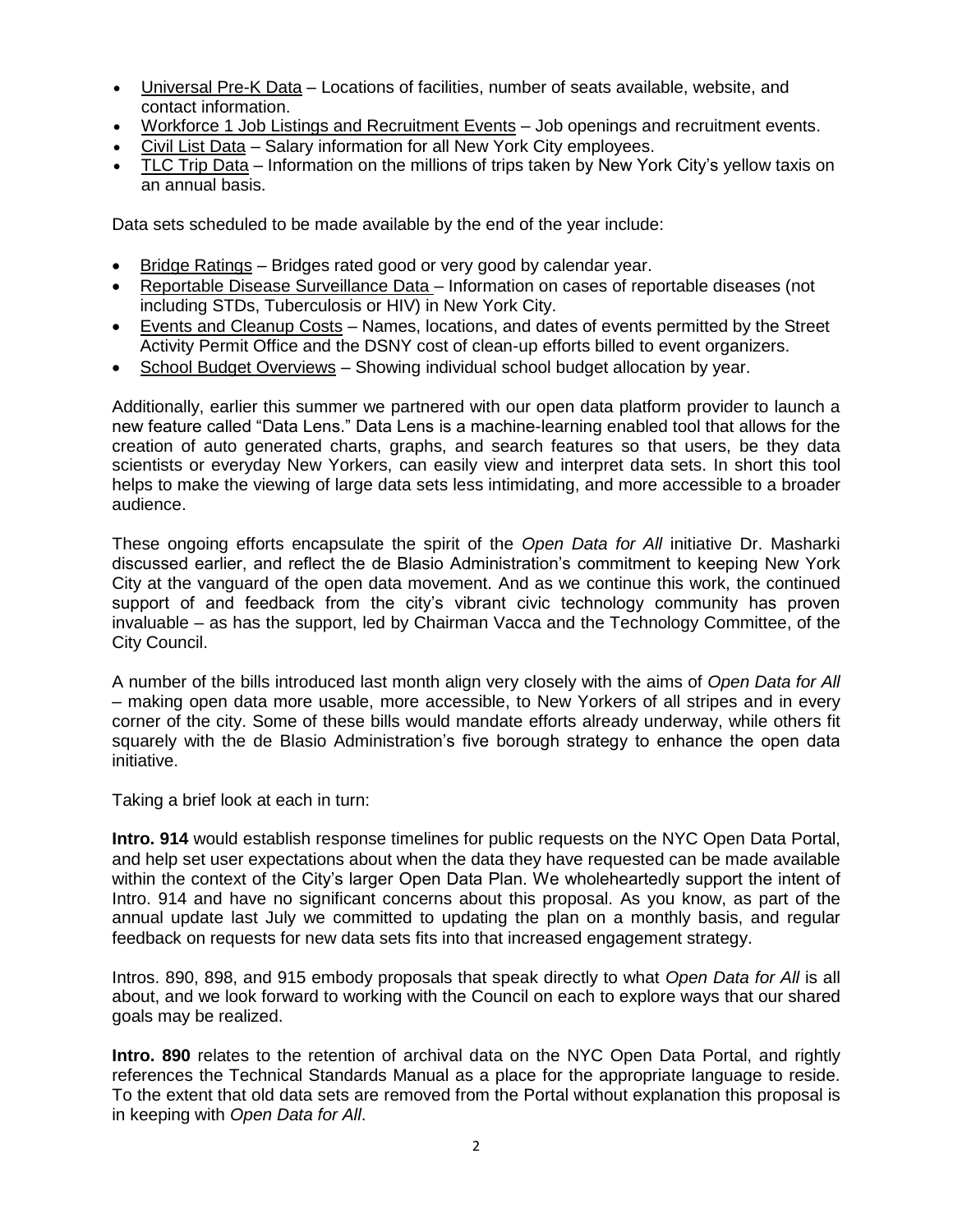But mandating that old data sets, replaced by those from the same period that are more accurate and complete, have to remain on the Portal indefinitely, is problematic. This can be confusing to visitors and runs counter to making City data more understandable and usable for all. There will also be some costs for additional storage capacity as data sets – like some of those we mentioned earlier, containing millions of rows of data – become increasing large and complex, but we look forward to discussing with the Council a path forward on data set retention.

**Intro. 898** requires every data set on the NYC Open Data Portal be accompanied by a plain language data dictionary and is aimed at exactly the right place: Making what can be very bureaucratic data more usable and understandable to the layperson. Data dictionaries and supporting data set documentation were at one point common on the Open Data Portal, and can be a valuable standard to more formally implement.

Of course, the role of providing headings, explaining columns, and defining the technical terms and acronyms included in data sets needs to be completed by the agencies submitting their data to DoITT and MoDA for posting and/or automation (not by DoITT or MoDA directly), and we therefore agree with its inclusion as a requirement that can be made more specific as part of the upcoming Technical Standards Manual refresh. We look forward to discussing with the Council the most effective means of implementing data dictionaries.

**Intro. 915** requires that public data sets updated on other City agency websites be posted to the NYC Open Data Portal within three days. This would help ensure continuity and consistency of user experience when searching for official New York City data, which is directly in line with both the original intent of the City's Open Data Law, as well as with *Open Data for All*. While DoITT is constantly working with agencies to automate data sets, there still remains work to be done. There will be some cost and resource considerations to be addressed in pursuing this effort but we share with the Council the goal of keeping City data accurate, updated, and consistent across all channels – and we look forward to working with you on making that vision a reality.

The next proposal, **Intro. 908**, establishes a new process for making agency FOIL responses publicly accessible. The spirit of this proposal squarely aligns with the de Blasio Administration's commitment to the promise of transparent, free, and accessible open data. As part of that promise, we are committed to ensuring that agency responses to FOIL requests are widely accessible to the public.

To that end, the Department of Records and Information Services is currently developing an OpenFOIL Portal that will launch by the end of this year. This centralized website will empower the public to easily submit and track FOIL requests for all City agencies, as well as access the vast majority of records responsive to previously-filed FOIL requests, even where there is no accompanying "data set."

Such proactive disclosure through a centralized repository will dramatically expand public access to government records. Therefore, rather than duplicating work to be completed in the coming months, we are happy to explore crafting a technical solution whereby the records that will be posted to OpenFOIL are automatically transferred to the NYC Open Data Portal.

The final two proposals, Intros. 900 and 916, have elements with which we agree but also present significant staffing, cost, timing, or legal concerns.

**Intro. 900** requires every data set on the NYC Open Data Portal that contains address information to utilize a standard field layout and presentation of that address information, including corresponding geospatial reference data.